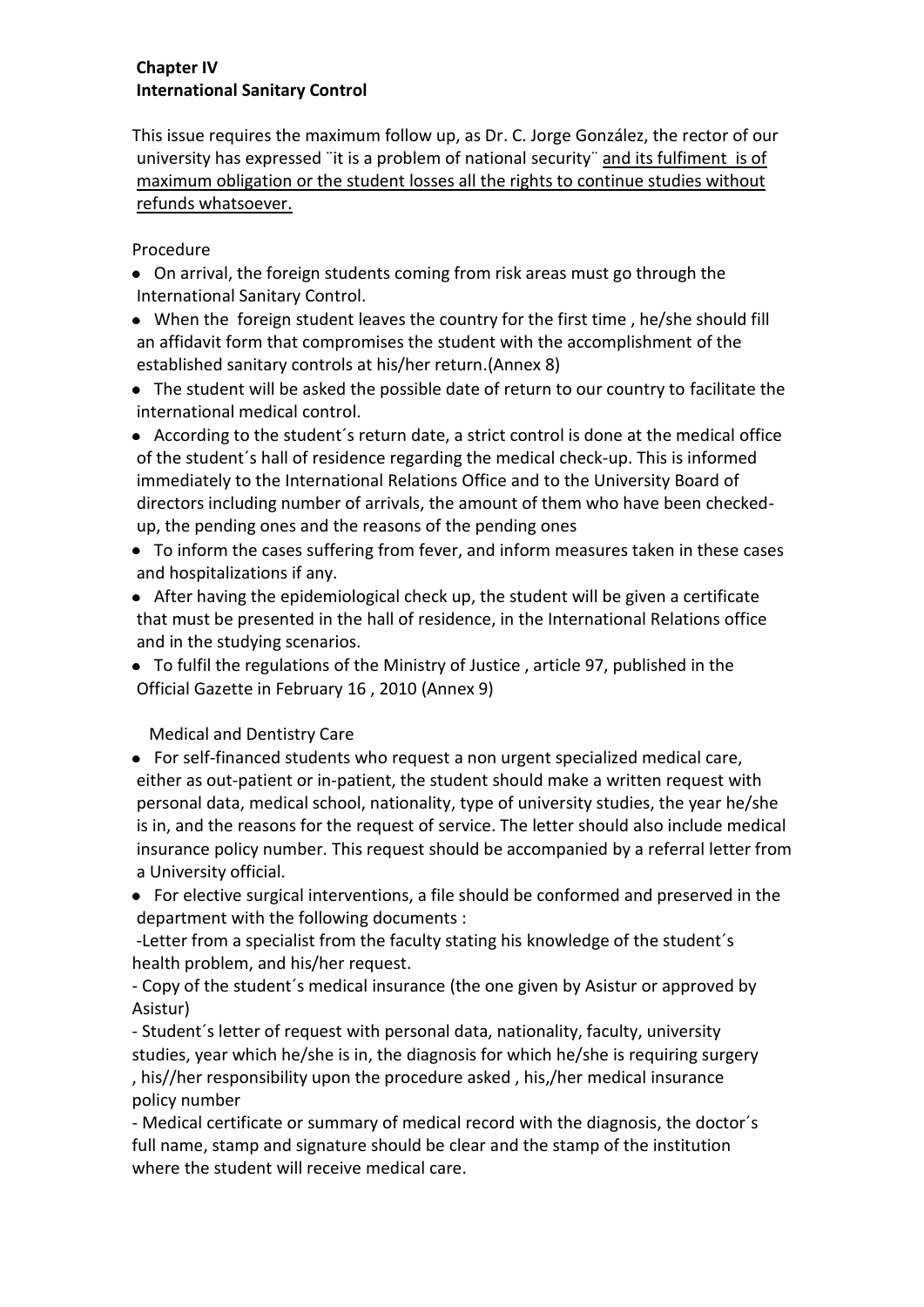- For self- financed undergraduate students, an authorizing FAX of the parents and a photocopy of parent's Identification Cards and/or a letter of the embassy / company / or institution that sponsors him/her, authorizing the student to go through surgery assuming all the consequences derived from the act.

-A request letter from the Director of International Relations of the University is added to all the documents stated above addressed to the head of the hospital or institution where the surgery will take place. The original document is given to the student who should sign the copy and it is then recorded in a file.

-Interventions for reconstructive surgery are not permitted.

.Reconstructive surgery will be authorized according to request and the student is responsible for covering all the costs and expenses – surgery, hospital, stay – involved

- Students who present problems of alcohol consumption or other drugs consumption should be evaluated in a specialized consultation in coordination with specialists from CEDRO. If the treatment is not effective the student is returned to his/her country without refund whatsoever.

-In case of dentistry care, the students should write a letter of request with identical characteristics as for other procedures, and with the Director´s authorization directed to any dentistry clinic established by the Provincial Health Direction, within the area of student´s hall of residence.

-The service of prothesis is given with the corresponding payment and only in urgent cases, such as traumatized cases fracture, or fall of tooth could be exempted from complete payment.

-An Orthodontic and a Periodontic service are also provided as continuation of a treatment.

- Free medical care is not guaranteed to the self-financed student´s family. For any medical and dentistry treatment, the foreign student´s family should go to the specialized medical centers for such cases.

## **Chapter VII**

## **The Work with the Nationalities and Solidarity Activities.**

 There are several issues which help in a better university environment for foreigners and it is the one related with the activities of different nationalities. This includes among others, an academic training quality, with ethical, moral and humanist values that the university should develop mostly based on the principles of the Cuban Public Health along with the leadership of the medical authorities, professors, and other professionals of the National Health System, as well as the influence of Cuban student´s organization such as FEU (Federation of University Students) and the UJC (Young Communist League), not forgetting the coordination with ICAP (Institute of Friendship with the Peoples) .

 When working with different nationalities we should take into consideration: -Quantity of students per country.

 -Characteristics of nationality from the cultural point of view (custom, typical foods, cultural background) including politics and the diplomatic ties with our country.

 -Days of national festivities, heroes and transcendental national outstanding personalities in the history of their countries.

 -Academic development of students by nationalities, if any discipline breach, and measures taken.